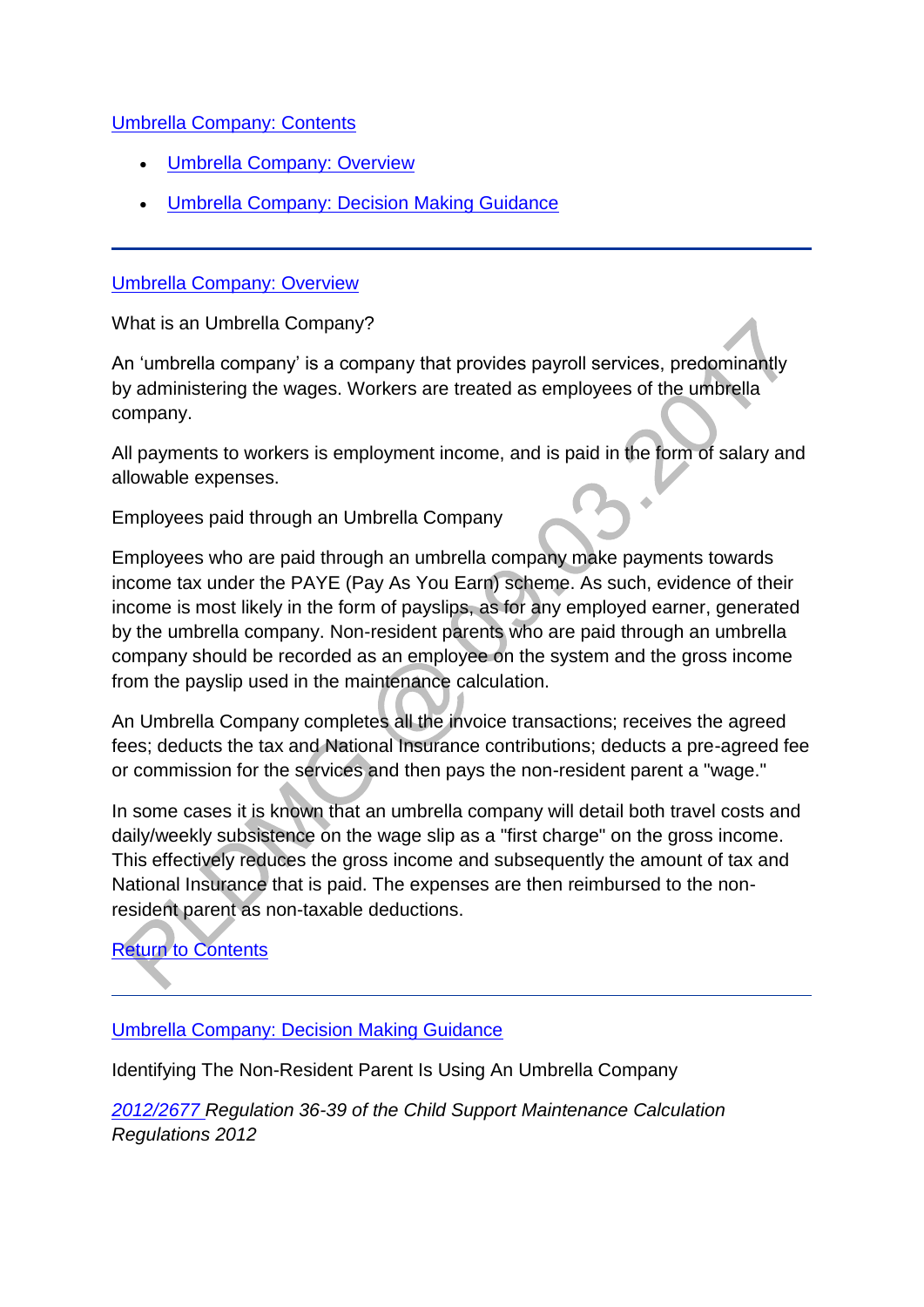## *[2012/427 R](http://www.legislation.gov.uk/nisr/2012/427/contents/made)egulations 35-38 of the Child Support Maintenance Calculation Regulations (Northern Ireland) 2012*

Non-resident parent is on Historic Income:

As CMS primarily relies on information provided by HMRC, where the non-resident parent's gross income information is obtained directly from HMRC, this is the figure that will be used in a Maintenance Calculation. The HMRC figure will not necessarily indicate when an umbrella company is being used.

Where historic income is used for a Maintenance Calculation we would not instigate an investigation into the income figure obtained from HMRC.

If the parent with care suspects an incorrect figure is being used for a liability calculation, and can provide evidence that it is at least 25% different to the Historic Income figure used, we may be able to consider Current Income.

Non-resident parent is on Current Income:

Employees of Umbrella Companies should be treated just like other employees if we are assessing current income. The only special factor that needs to be borne in mind if we are dealing with an Umbrella Company is that we need to look at expenses payments carefully with regard to establishing taxable income.

When considering a non-resident parent's income and earnings evidence, it is not always easy to understand gross pay, allowable-deductions and net pay. Wage slips from umbrella companies present some complexities and can affect the accuracy of cases if not progressed correctly.

Where there is evidence that a non-resident parent's earnings includes:

- a deduction for a management fee
- both "employee" (primary) and (secondary) "employer" Class 1 National Insurance deductions
- reference to dividend payments
- deductions for PAYE tax which are very low in relation to gross income
- the net figure is greater than the gross figure
- regular high amounts of claims for certain expenses

This could be an indication that the non-resident parent is using an umbrella company. There are many umbrella companies. The following list is not exhaustive but gives details of some of these companies:

Legal E